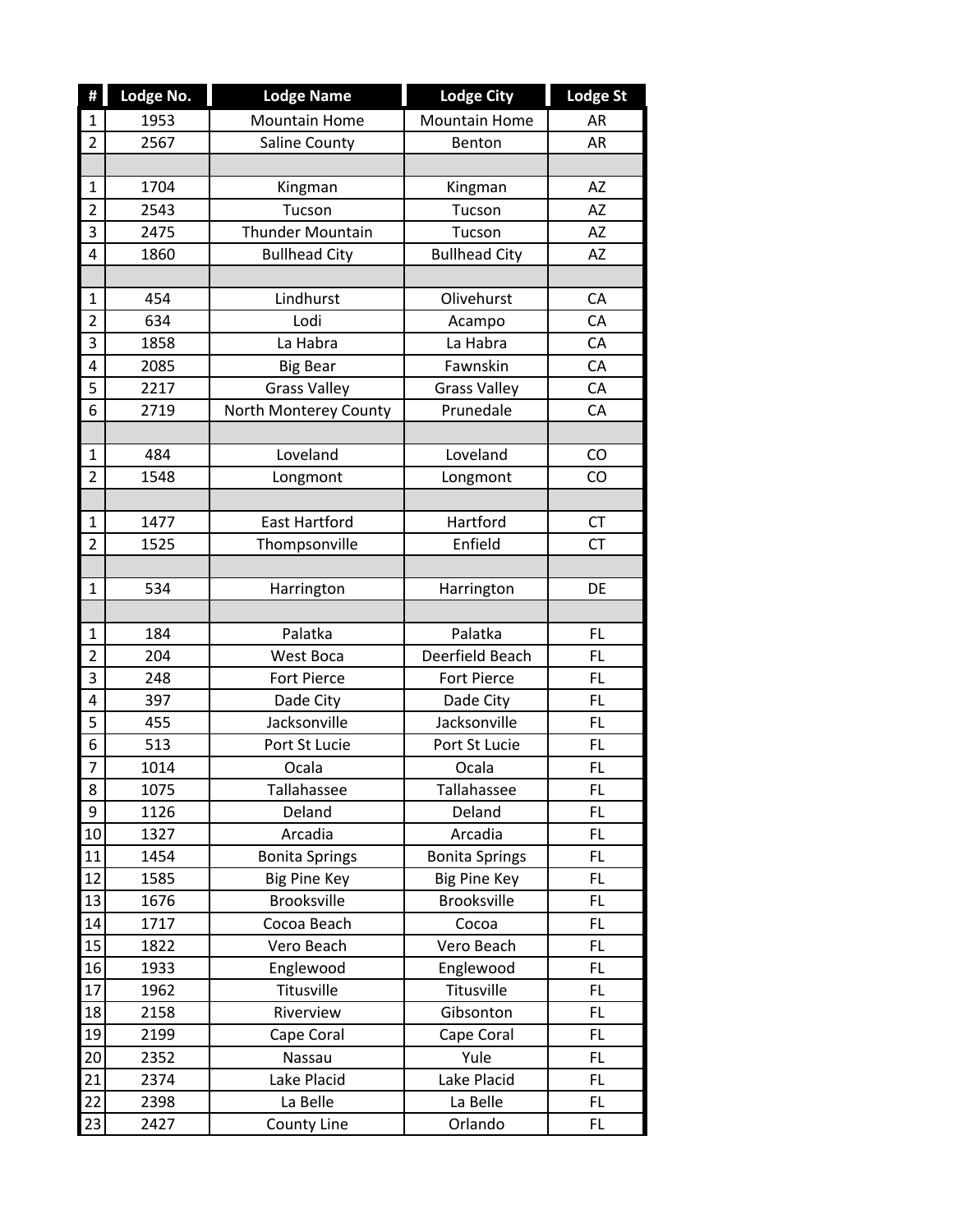| 24             | 2535 | Ocala Forest         | Ocklawaha            | <b>FL</b> |
|----------------|------|----------------------|----------------------|-----------|
| 25             | 2538 | West Volusia         | Deltona              | <b>FL</b> |
| 26             | 2554 | <b>Gulf Cove</b>     | Englewood            | <b>FL</b> |
| 27             | 1693 | Punta Gorda          | Punta Gorda          | FL        |
| 28             | 2308 | Dunnellon            | Dunnellon            | FL        |
|                |      |                      |                      |           |
| 1              | 496  | Spencer              | Spencer              | IA        |
|                |      |                      |                      |           |
| $\mathbf{1}$   | 162  | Freeport             | Freeport             | IL        |
| $\overline{2}$ | 1221 | Bellville-Swansea    | Swansea              | IL        |
| 3              | 1958 | Carpentersville      | Carpentersville      | IL        |
| 4              | 828  | Chicago Heights      | Chicago Heights      | IL        |
| 5              | 272  | <b>Granite City</b>  | <b>Granite City</b>  | IL        |
| 6              | 300  | Joliet               | Joliet               | IL        |
| $\overline{7}$ | 1557 | Lockport             | Lockport             | IL        |
| 8              | 2350 | Lombard              | Lombard              | IL        |
| 9              | 691  | McHenry              | McHenry              | IL        |
| 10             | 2491 | Plainfield           | Plainfield           | IL        |
| 11             | 190  | Rock Island          | Rock Island          | IL        |
| 12             | 1506 | Sycamore             | Sycamore             | IL        |
| 13             | 241  | Wilmington           | Wilmington           | IL        |
| 14             | 1329 | Woodstock            | Woodstock            | IL        |
| 15             | 2371 | Yorkville            | Yorkville            | IL        |
| 16             | 2578 | <b>River Park</b>    | <b>River Park</b>    | IL        |
| 17             | 1289 | Harvard              | Harvard              | IL        |
| 18             | 682  | Batavia              | Batavia              | IL        |
| 19             | 799  | Elgin                | Elgin                | IL        |
| 20             | 1535 | <b>Downers Grove</b> | <b>Downers Grove</b> | IL        |
|                |      |                      |                      |           |
| 1              | 765  | Madison              | Madison              | IN        |
| $\overline{2}$ | 1977 | Winchester           | Winchester           | IN        |
|                |      |                      |                      |           |
| 1              | 1999 | Kansas City          | <b>Kansas City</b>   | ΚS        |
|                |      |                      |                      |           |
|                |      |                      |                      |           |
|                |      |                      |                      |           |
|                |      |                      |                      |           |
| 1              | 1849 | Chicopee             | Chicopee             | MA        |
|                |      |                      |                      |           |
| 1              | 169  | <b>Bay City</b>      | <b>Bay City</b>      | MI        |
| $\overline{2}$ | 1190 | Northville           | Northville           | MI        |
| 3              | 1795 | Dearborn Heights     | Dearborn Heights     | MI        |
| 4              | 1566 | St Louis             | St Louis             | MI        |
| 5              | 2370 | Highland             | Highland             | MI        |
| 6              | 50   | GrandRapids/Sparta   | Sparta               | MI        |
| 7              | 474  | <b>Three Rivers</b>  | <b>Three Rivers</b>  | MI        |
| 8              | 1649 | Delton               | Delton               | MI        |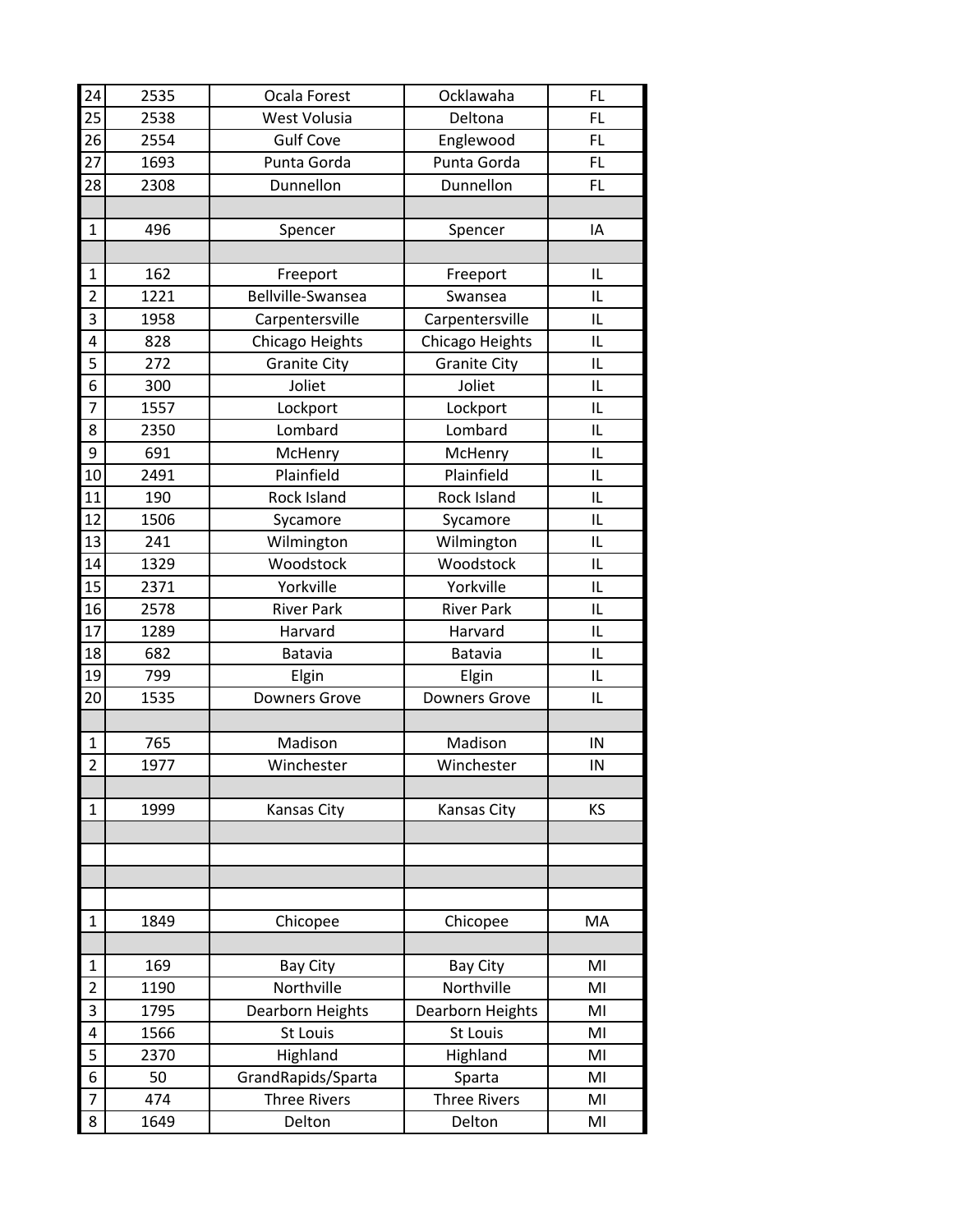| 9              | 2433 | Lapeer               | Lapeer                  | MI        |
|----------------|------|----------------------|-------------------------|-----------|
| 10             | 2575 | Richmond             | Richmond                | MI        |
|                |      |                      |                         |           |
| $\mathbf{1}$   | 1804 | Hattiesburg          | Hattiesburg             | <b>MS</b> |
|                |      |                      |                         |           |
| 1              | 1680 | Belen                | Belen                   | <b>NM</b> |
|                |      |                      |                         |           |
| $\mathbf 1$    | 1751 | Kirksville           | Kirksville              | <b>MO</b> |
| $\overline{2}$ | 2414 | Independence         | Independence            | <b>MO</b> |
|                |      |                      |                         |           |
| 1              | 385  | Lenoir               | Lenoir                  | <b>NC</b> |
| $\overline{2}$ | 1705 | Marion               | Marion                  | <b>NC</b> |
| 3              | 1805 | Boone                | Boone                   | <b>NC</b> |
|                |      |                      |                         |           |
| $\mathbf{1}$   | 1575 | <b>Beach Haven</b>   | Manahawkin              | NJ        |
| $\overline{2}$ | 1907 | Lacy                 | Lanoka Harbor           | NJ        |
|                |      |                      |                         |           |
| 1              | 808  | Pahrump              | Pahrump                 | <b>NV</b> |
|                |      |                      |                         |           |
| 1              | 186  | Trumble              | Warren                  | OH        |
| $\overline{2}$ | 499  | Newark               | Newark                  | OH        |
| 3              | 669  | <b>Bucyrus</b>       | <b>Bucyrus</b>          | OH        |
| 4              | 1215 | Urbana               | Urbana                  | OH        |
| 5              | 1427 | Worthington          | Columbus                | OН        |
| 6              | 1579 | Sylvania             | Sylvania                | OH        |
| 7              | 2263 | Waverly              | Waverly                 | OH        |
| 8              | 2317 | Malta-McConnelsville | McConnelsville          | OH        |
| 9              | 2563 | Bellefontaine        | Bellefontaine           | OH        |
| 10             | 2633 | Harrison             | Harrison                | OH        |
| 11             | 1651 | Marysville           | Marysville              | OH        |
| 12             | 1629 | Xenia                | Xenia                   | OH        |
| 13             | 918  | Cuyahoga Falls       | Peninsula               | OН        |
|                |      |                      |                         |           |
| 1              | 2202 | Duncan               | Duncan                  | OK        |
|                |      |                      |                         |           |
| 1              | 2454 | <b>Grants Pass</b>   | Merlin                  | OR        |
|                |      |                      |                         |           |
| $\mathbf{1}$   | 84   | Titusville           | Titusville              | PA        |
| $\overline{2}$ | 98   | Corry                | Corry                   | PA        |
| 3              | 100  | Lock Haven           | Lock Haven              | PA        |
| 4              | 223  | Huntingdon           | Huntingdon              | PA        |
| 5              | 234  | Export               | Export                  | PA        |
| 6              | 276  | Greenville           | Greenville              | PA        |
| 7              | 596  | Elizabethtown        | Elizabethtown           | PA        |
| 8              | 925  | Millerstown          | Millerstown             | PA        |
| 9              | 1336 | Stroudsburg          | <b>East Stroudsburg</b> | PA        |
| 10             | 97   | Clearfield           | Morrisdale              | PA        |